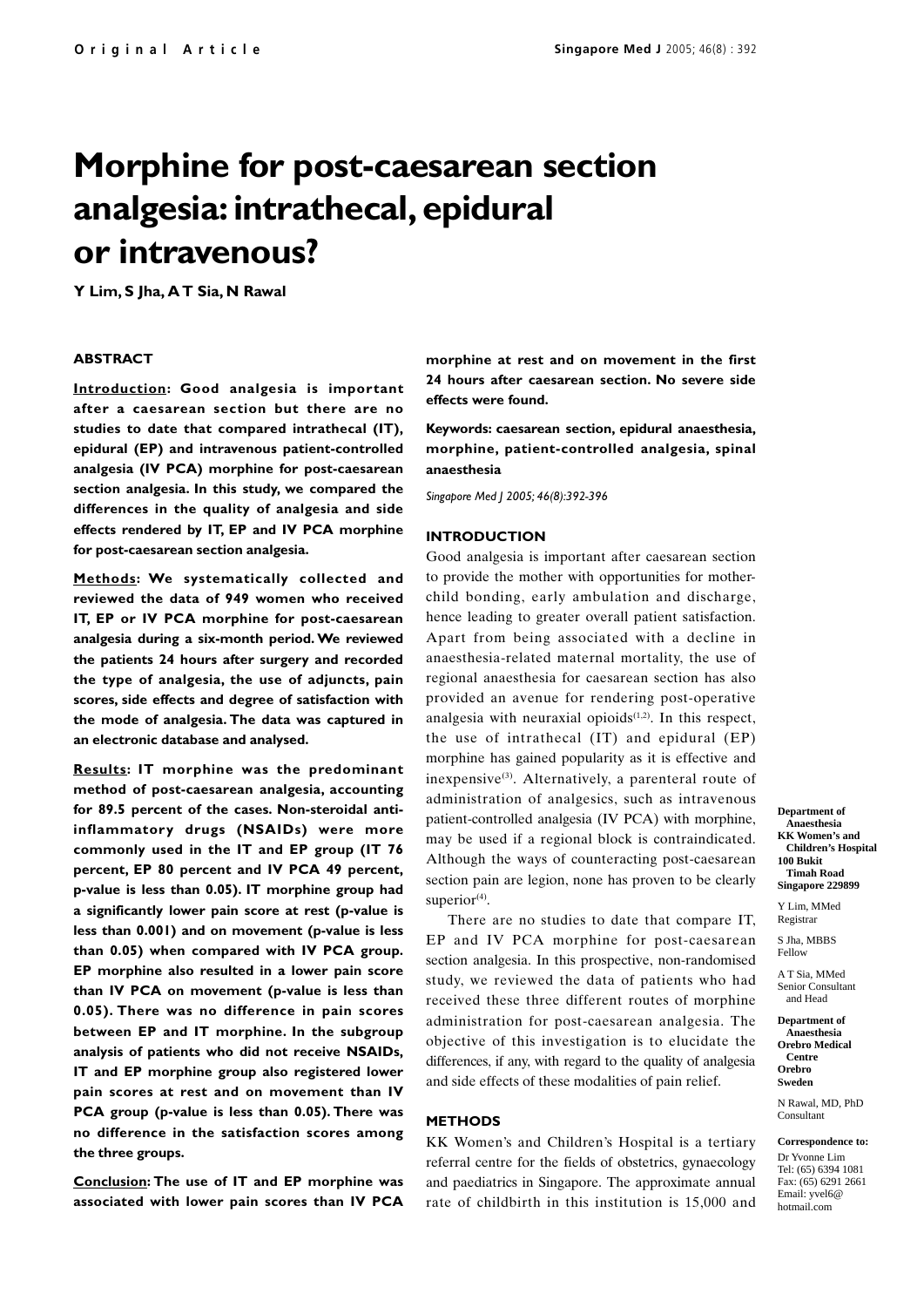some 18% of these deliveries are undertaken abdominally. In our institution, regional anaesthesia is employed for a majority (about 80%) of caesarean sections. IT morphine 0.1 mg is routinely given at the point of IT injection, if a single shot subarachnoid block or combined spinal epidural anaesthesia is used for this surgery. Hyperbaric bupivacaine 9 mg to 12 mg, sometimes in combination with fentanyl 0.01 mg to 0.02 mg, is used to induce spinal anaesthesia. The augmentation of preexisting intrapartum epidural block is commonly undertaken for caesarean section. In this instance 15 ml to 20 ml of 1.5% lidocaine in a 1/200 000 solution of adrenaline (with or without fentanyl 0.05 mg to 0.1 mg) would be injected epidurally to effect anaesthesia.

If EP anaesthesia is employed for caesarean section, a single dose of EP morphine 3 mg to 4 mg is injected prior to removal of the EP catheter at the end of surgery for post-operative analgesia. If general anaesthesia has been performed for abdominal delivery, IV PCA morphine (1 mg boluses, lockout time five minutes and maximum dose 8-12 mg/hr) would be the method of choice for post-operative pain relief. Intraoperatively, these patients would receive 0.1 mg/kg to 0.2 mg/kg of IV morphine post-delivery. Antiemetics (IV metoclopramide, ondansetron, dexamethasone or a combination of any of the three) are routinely used intraoperatively. Supplemental non-steroidal anti-inflammatory drugs (NSAIDs), such as suppository diclofenac 100 mg and IV ketorolac 30 mg, are commonly used prior to discharge from the operating room for all postcaesarean section patients.

With the approval of the hospital ethics committee, a database had been established in our institution since August 2002 to capture the data of all American Society of Anesthesiologists Physical Status Classification (ASA) I-II post-caesarean patients, who had consented to be included in the acute pain service. For this prospective, non-randomised study, information related to the mode of post-caesarean analgesia was recorded for a six-month period from August 1, 2002 to January 31, 2003 for this study. We included only patients who had received IT morphine 0.1 mg, EP morphine 3 mg to 4 mg or IV PCA morphine, with or without NSAIDs, for our analysis. The anaesthetic technique was left to the discretion of the attending anaesthetist, in consultation with the patient. Patients who had had other unplanned procedures, such as repair of accidental perforations of viscera or caesarean hysterectomy, were excluded from the study. Patients who had required a conversion to general anaesthesia

due to inadequate neuraxial blocks were also excluded from analysis.

The time of administration of IT and EP morphine or the time of initiation of IV PCA morphine was recorded by the attending anaesthetist. The use of NSAIDs during or just prior to the completion of surgery was also recorded. In the recovery room, post-operative pain at rest was assessed by using a 0-4 verbal analogue scale (VAS, 0=no pain, 1=mild pain, 2=moderate pain, 3=severe pain, 4=very severe pain). Only patients who had reported VAS <1 were discharged from the recovery room half an hour post-surgery. IV PCA would be started at that time provided that pain was adequately controlled with boluses of IV fentanyl and morphine. No further parenteral opioids would be prescribed for patients who had received IT and EP morphine. Instead, diclofenac suppository 50 mg would be given every six- to eight-hourly to supplement postoperative analgesia.

Apart from cardio-respiratory vital signs, the patients were assessed hourly by ward nurses for the next 12 hours, then two-hourly for the next 12 hours, on the following:

- 1. Pain score at rest and on movement based on 0-4 VAS. Additionally, for patients in the IV PCA group, the total drug consumption was also recorded. (movement was defined as change from supine to sitting/standing position)
- 2. Sedation (0=no sedation, 1=drowsy, easily roused, 2=somnolent, difficult to rouse)
- 3. Nausea + vomiting  $(0=none, 1=mid, 2=severe)$
- 4. Pruritus (0=none, 1=yes)

IV naloxone was readily available to be administered in the event that patients suffered from respiratory depression (respiratory rate <8) and sedation  $score = 2$ . Nausea and vomiting would be treated with IV metoclopramide on patients' request. Anti-histamines, such as chlorpherinamine, would be prescribed for patients who had requested for treatment for itch.

All the patients would be followed up in the next 24 hours after discharge from the operating room by a dedicated pain service team comprising an anaesthetist and a pain nurse. The team would review the patients' record, and data on the following would then be retrieved:

- 1. Worst pain score at rest and on movement
- 2. The total number of IV PCA attempts and drug consumption
- 3. The highest scores for sedation, nausea/vomiting and pruritus. Additionally, the number of times the patients had vomited was also recorded.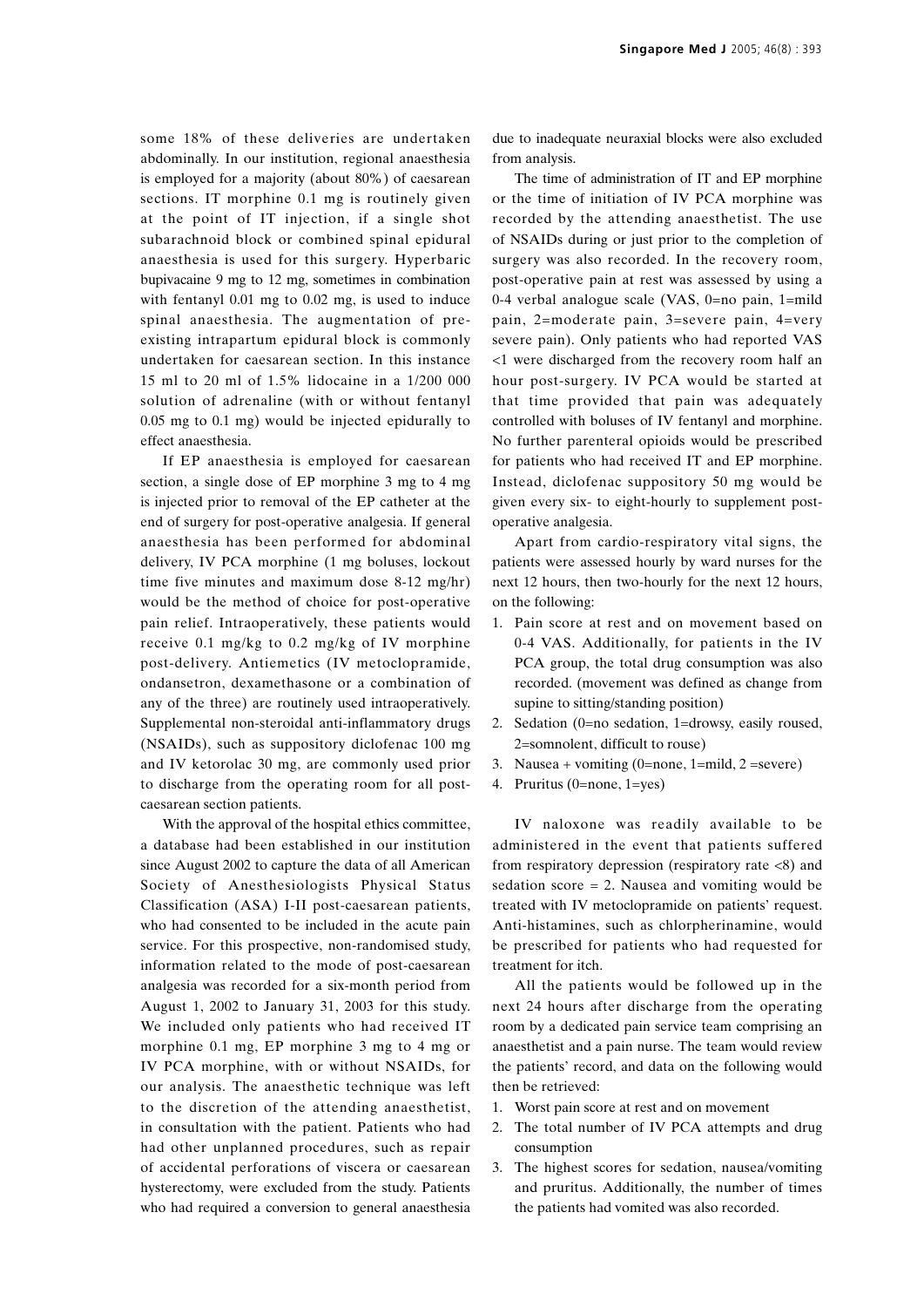#### **Table I. Pain scores of the various modes of analgesia.**

|                                         | Group IT<br>n=850 | Group EP<br>$n = 52$ | Group PCIA<br>$n = 47$ |
|-----------------------------------------|-------------------|----------------------|------------------------|
| Pain score at rest (all patients)       | 0.04(0.01)        | 0.05(0.03)           | $0.14(0.06)*$          |
| Pain score on movement (all patients)   | 0.26(0.1)         | 0.21(0.06)           | $0.84(0.11)$ **        |
| Pain score at rest (with NSAIDs)        | 0.03(0.01)        | 0.06(0.03)           | 0.11(0.07)             |
| Pain score on movement (with NSAIDs)    | 0.24(0.02)        | 0.20(0.03)           | $0.83(0.14)$ **        |
| Pain score at rest (without NSAIDs)     | 0.07(0.02)        | 0.06(0.02)           | 0.16(0.08)             |
| Pain score on movement (without NSAIDs) | 0.35(0.05)        | 0.20(0.02)           | $0.84(0.16)$ **        |

Values in mean (SEM); \* Significant difference found between IT vs PCIA, p<0.05; \*\* Significant differences found between IT vs PCIA and EP vs PCIA, p<0.05.

#### **Table II. Side effects of the various modalities of pain relief.**

|                                            | Group IT<br>n=850 | Group EP<br>$n = 52$ | Group PCIA<br>$n = 47$ |
|--------------------------------------------|-------------------|----------------------|------------------------|
| <b>Pruritus</b>                            | 422 (50)          | 30 (58)              | $10(21)$ <sup>*</sup>  |
| Nausea + vomiting (no patient had score>1) | 131(15)           | 19(36)               | 13(28)                 |
| <b>Backache</b>                            | 14(0.2)           | 0(0)                 | (0.2)                  |
| Headache                                   | 13(0.2)           | 0(0)                 | 0(0)                   |

Values in n (% of total in the group); \* Significant differences found between IT vs PCIA and EP vs PCIA, p<0.05.

The patients were also directly asked whether they had experienced complications such as headache and backache at that point in time. Overall satisfaction score with post-operative analgesia (4=excellent, 3=good, 2=satisfactory, 1=poor) was also obtained during the ensuing interview. At the same time, oral analgesics such as NSAIDS would be prescribed. IV PCA morphine could be continued for the second day, if required.

The data were entered systematically into the Statistical Package for Social Sciences (SPSS) version 9.0 (Chicago, IL, USA) formatted databank. Ordinal data (pain scores, satisfaction scores and sedation scores) of the EP, IT and IV PCA morphine groups were compared using the Kruskall Wallis test. Post-hoc Mann U Whitney test with Bonferroni correction was used for pairwise comparison when appropriate. For comparison of proportions,  $X^2$  tests were used. A p-value <0.05 was considered statistically significant.

## **RESULTS**

During the six-month period of the study, a total of 949 cases were collected. IT morphine was the predominant method of post-caesarean analgesia practised in our institution. Of these cases, 89.5%  $(n=850)$  received IT morphine, 5.5%  $(n=52)$  EP morphine and 5% (n=47) IV PCA morphine. More patients in the IT (76%) and EP (80%) groups

received NSAIDs than IV PCA  $(49\%)$ , p<0.05. IT morphine group had a significantly lower pain score at rest  $(p<0.05)$  and on movement  $(p<0.05)$ when compared with IV PCA group. EP morphine resulted in a lower pain score on movement  $(p<0.05)$ but not at rest than IV PCA. There was no difference in pain scores between EP and IT morphine.

When analysis was limited to the patients who had not received NSAIDs, pain scores on movement in IT and EP groups were still lower than IV PCA (p<0.05) (Table I). Within the IT morphine group, patients who had received NSAIDs also registered lower pain scores at rest and on movement  $(p<0.05)$ . This difference was not detected in the EP group but the sample size was small.

Over the 24-hour study period, the total dose of IV PCA morphine used was mean 14 mg + standard error [SE] 2 mg. The use of intra-operative NSAIDs did not affect pain scores in this group of patients. However, patients who received intra-operative NSAIDS required less morphine when compared with patients who were not given NSAIDS (mean 7 mg, 95% confidence interval [CI] 2-12 versus mean 20 mg 95% CI 12- 28, p<0.05).

Apart from itch which occurred more frequently in EP and IT groups than IV PCA group (58% and 50% versus  $21\%$ , p<0.05), there was no difference in the other side effects or complications (Table II). None of the patients experienced any respiratory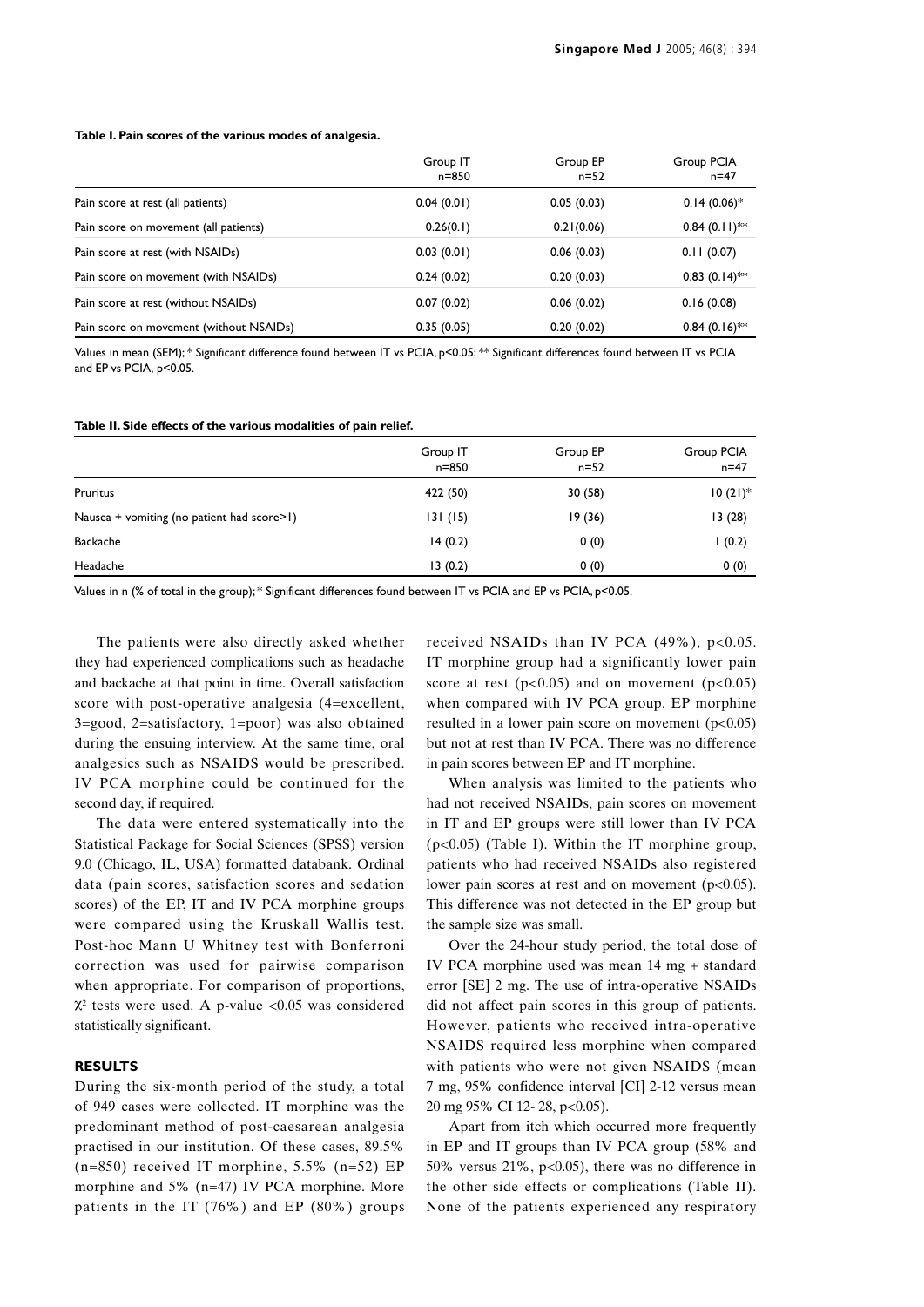depression. Sedation was observed in two patients from Groups IT and IV PCA (score=1) but not EP  $(p>0.05)$ . There was also no residual motor block detected in the patients 24 hours after neuraxial block in our study cohort. None of the patients had had a nausea/vomiting score of  $>1$ . There was no difference in the satisfaction scores among the three groups (median 3. [minimum 2-maximum 4] for Group IT,  $3(2-4)$  for EP and  $3(1-4)$  for IV PCA,  $p > 0.05$ ).

## **DISCUSSION**

Our results suggest that in the first 24 hours after caesarean section, IT morphine provided more effective analgesia at rest and on movement than IV PCA. EP morphine also resulted in a lower pain score than IV PCA on movement. Therefore, we could infer that collectively, neuraxial morphine produces analgesia of a greater reliability than the parenteral route. This has been previously recognised, although the contribution of an existing conduction block from local anaesthetics to the superiority of EP and IT morphine cannot be excluded $(5)$ . In our cohort of patients, NSAIDs were used more commonly in conjunction with neuraxial opioids. On the other hand, even after having excluded patients who had received NSAIDs, pain scores on movement in IT and EP groups were still lower than their parenteral counterpart. We could view this as neuraxial block with opioids playing a critical role in effecting favourable pain scores independently of NSAIDs.

Nevertheless, we like to emphasise the importance of the multimodal approach to analgesia rendered by the concurrent use of NSAIDs with neuraxial opioids. Although we used an "optimal" dose of IT morphine 0.1 mg, a previous study had shown that no patient was completely pain free in the first 24 hours post-caesarean section and supplemental analgesia was required $(6)$ . In our study, the patients in the IT morphine group who received NSAIDs reported lower pain scores at rest and on movement. Therefore, in the context of enhancing pain relief, strictly "round-the clock" order of NSAIDs postoperatively in patients who had received IT and EP morphine can increase duration of analgesia<sup> $(7-9)$ </sup>.

Neuraxial morphine employed under the current circumstances has also been found to be more cost effective than the patient-controlled analgesic set-up $(3)$ . In that study, the set-up of patient-controlled epidural analgesia has been shown to substantially increase the cost of providing post-caesarean section analgesia. Even though the use of neuraxial morphine is inexpensive but effective, the risk of respiratory depression remains a concern for many $(6,10)$ . The use

of IT 0.2 mg morphine for post-caesarean analgesia was found to cause respiratory depression (respiratory rate of <10/min and/or arterial oxygen saturation <85% from pulse oximetry), albeit in less than 1% of the patients<sup>(11)</sup>.

We did not encounter any clinically-detectable respiratory depression in our study by using IT morphine 0.1 mg but we did not routinely use pulse oximetry for post-operative monitoring. Similarly, we did not detect any respiratory depression from EP morphine in our study but our sample size for patients receiving this mode of analgesia was small. However, the use of EP morphine 2 mg to 5 mg for post-caesarean section analgesia was previously found to cause bradypnea but without serious sequelae in  $0.25\%$  of the patients<sup> $(12)$ </sup>. Therefore, it was imperative to closely monitor the respiratory status, even in this young and healthy adult population, for at least 24 hours after the administration of neuraxial morphine.

Even though the exact potency ratio of IT versus EP morphine remains undetermined, we found the currently-employed doses to be comparable. A previous study had also found the potency difference between the two routes of administration to be of a similar order of magnitude<sup>(3)</sup>. A recent study comparing 2 mg of epidural morphine versus 0.075 mg of IT morphine found the former to be more effective in providing post-operative analgesia after caesarean section<sup> $(13)$ </sup>. However, this study used a lower dose of morphine and so direct comparison cannot be made with our study.

Addition of IT fentanyl to local anaesthetic to enhance subarachnoid block is a widely-accepted practice $(14,15)$ . However, their analgesic effect is about 30 minutes with an elimination half-life of 1.5-  $6$  hours<sup>(16)</sup>, and we believe the effect of fentanyl on the post-operative pain scores is minimal. In a randomised trial comparing IT morphine with IT fentanyl and a combination of IT morphine and fentanyl, the quality of post-operative analgesia with fentanyl, when used alone, was found to be inferior to that with morphine. The investigators concluded that the combination of opioids offered no advantage over morphine alone in management of post-caesarean pain(17).

Both EP and IT morphine were associated with a greater risk of pruritus than IV PCA. The presence of pruritus associated with neuraxial morphine has been shown to have a negative impact on patient satisfaction in a previous study<sup> $(18)$ </sup>. We were unable to determine if this contributed to the lack of differences in the overall satisfaction scores despite lesser pain scores in the IT and EP groups when compared